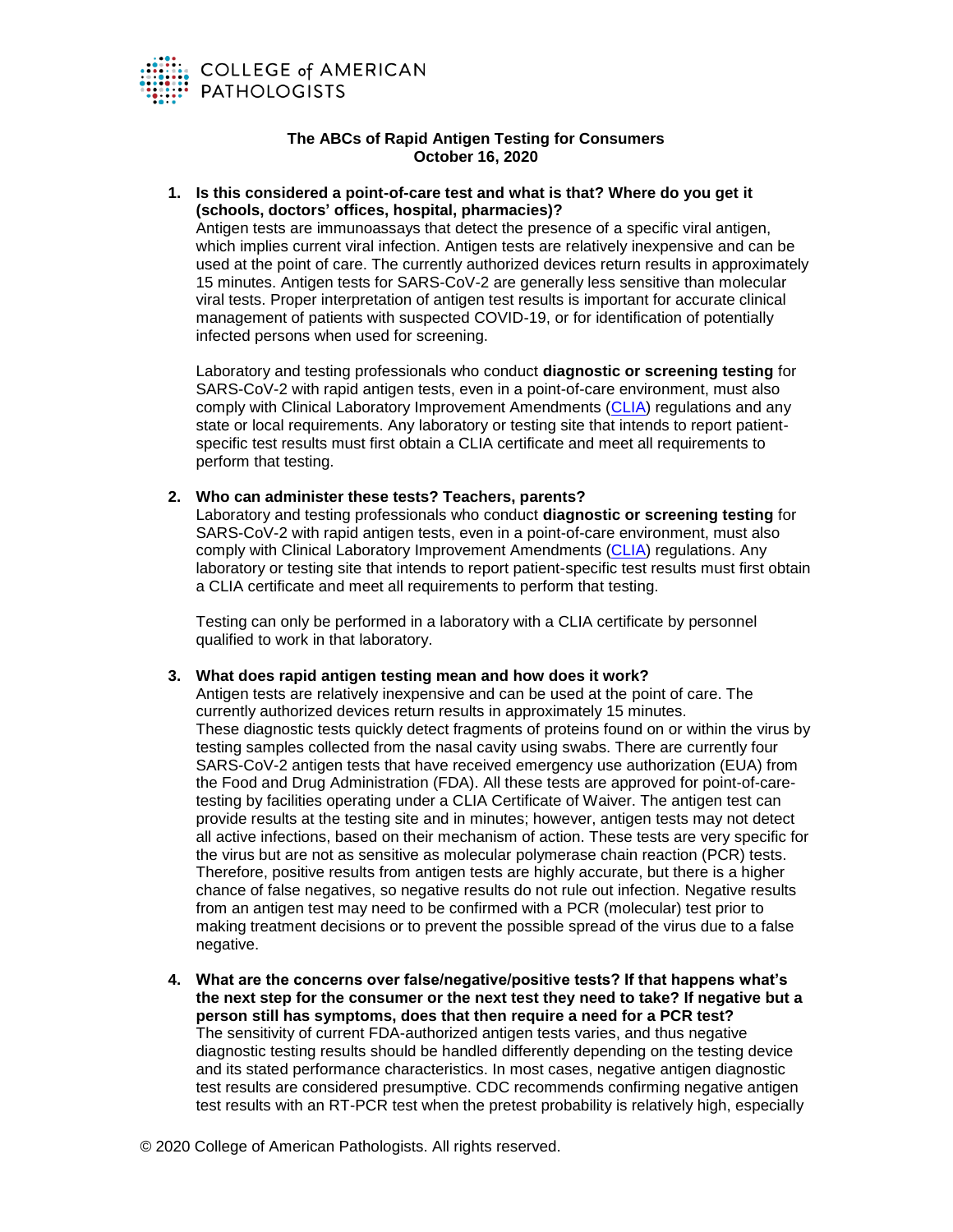

if the patient is symptomatic or has a known exposure to a person confirmed to have COVID-19. Ideally, confirmatory RT-PCR testing should take place within two days of the initial antigen testing.

Antigen tests are very specific for the virus but are not as sensitive as molecular tests. This means that a positive result is highly accurate, but a negative result does not rule out infection. If a test result is negative, you should discuss with your health care provider whether an additional molecular test would help with care, and when home isolation should be discontinued. If an individual does not have an additional test to determine if they are infected and may spread the infection to others, the Centers for Disease Control and Prevention (CDC) currently recommends staying home until three things have happened:

- No fever for at least 72 hours (that is three full days of no fever without the use of medicine that reduces fevers) AND
- Other symptoms have improved (for example, when cough or shortness of breath has improved) AND
- At least 10 days have passed since onset of symptoms.

The sensitivity of current FDA-authorized antigen tests varies, and thus negative diagnostic testing results should be handled differently depending on the testing device and its stated performance characteristics. In most cases, negative antigen diagnostic test results are considered presumptive. CDC recommends confirming negative antigen test results with an RT-PCR test when the pretest probability is relatively high, especially if the patient is symptomatic or has a known exposure to a person confirmed to have COVID-19. Ideally, confirmatory RT-PCR testing should take place within two days of the initial antigen testing.

- **5. How important is specimen collection and timing of specimen collection with the rapid antigen tests since the specimen is not going to a laboratory?**  All testing for SARS-CoV-2, including rapid antigen testing, is directly impacted by the integrity of the specimen, which depends on specimen collection and handling. Improper specimen collection may cause some swabs to have limited amounts of viral genetic or antigenic material for detection. Inadequate quality assurance procedures could result in cross contamination of the specimen, which could cause inaccurate test results. Delays from sample collection to testing should be minimized.
- **6. Once you get the result is there a benefit to follow up testing and if so what is it?** If less sensitive tests, such as some rapid point-of-care tests, are used, health care providers should be aware of the performance of the tests and may want to consider different testing approaches, such as serial testing. "Negative" results should be considered as "presumptive negative," and health care providers should consider them in the context of clinical observations, patient history, and epidemiological information. Thus, if there is a significant new outbreak in a congregate care facility (nursing home) or high clinical suspicion of an infection in an individual resident, a negative point-of-care test should be confirmed with a highly sensitive molecular test (refer to CDC guidelines).
- **7. If the test is positive, what should you do next?**

What does it mean an individual has a positive test result? It is very likely that the individual has COVID-19 because proteins from the virus that causes COVID-19 were found in that sample. Therefore, it is also likely that an individual's health care provider may require isolation to avoid spreading the virus to others. There is a very small chance that this test can give a positive result that is wrong (a false-positive result). A health care provider will work with an individual to determine how best to care for the individual based on the test result(s) along with medical history, and current symptoms.